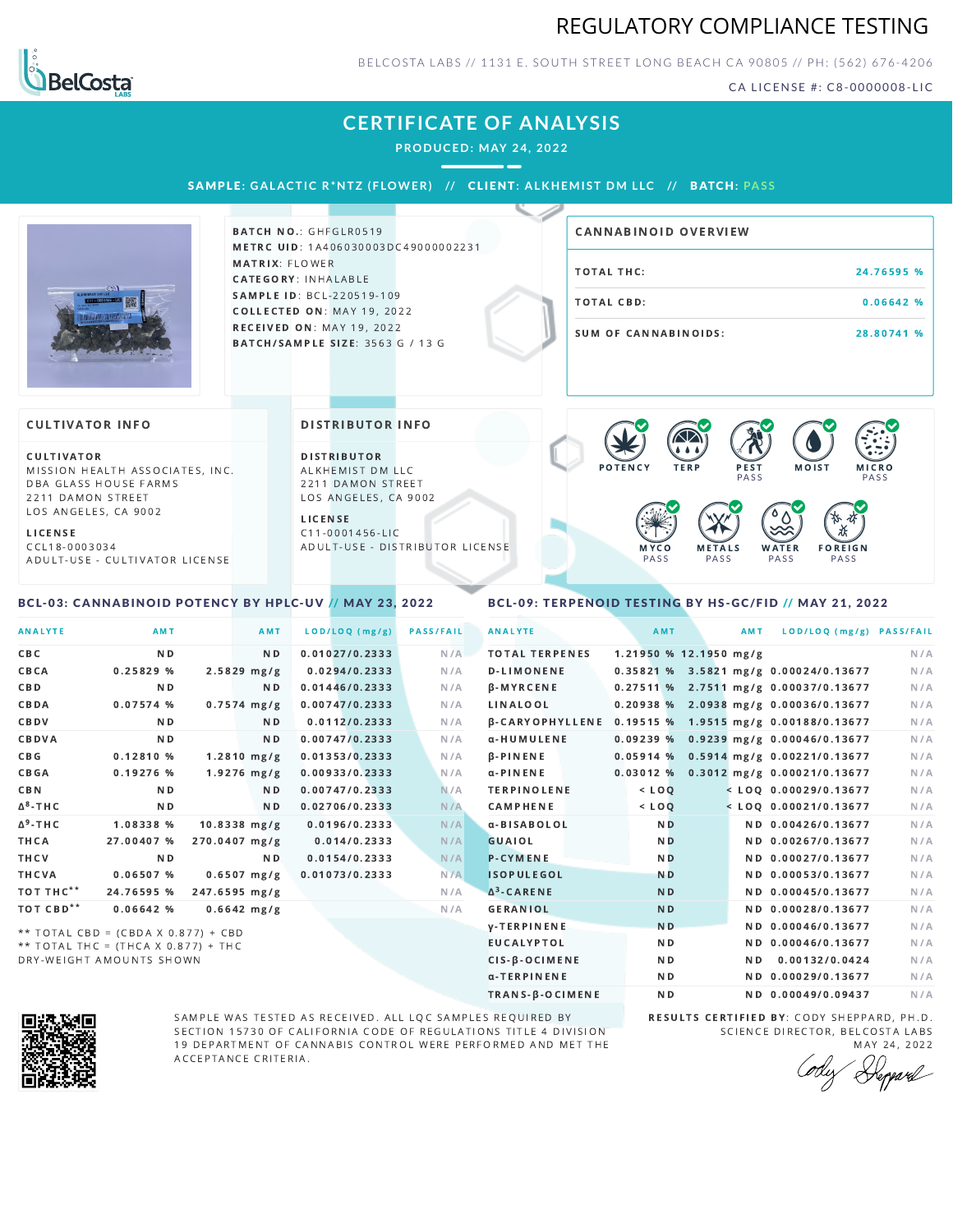# REGULATORY COMPLIANCE TESTING

#### <span id="page-1-0"></span>BCL-13: PESTICIDE TESTING BY GC/MS // MAY 21, 2022

| <b>ANALYTE</b>         | LIMIT         | $AMT(\mu g/g)$ | LOD/LOQ (µg/g)  | <b>PASS/FAIL</b> |
|------------------------|---------------|----------------|-----------------|------------------|
| <b>CAPTAN</b>          | $0.7 \mu g/g$ | ND.            | 0.03117/0.09439 | <b>PASS</b>      |
| CHLORDANE              | Any amt       | ND.            |                 | <b>PASS</b>      |
| <b>CHLORDANE CIS</b>   |               | ND.            | 0.01102/0.03342 | N/A              |
| <b>CHLORDANE TRANS</b> |               | N <sub>D</sub> | 0.01055/0.03188 | N/A              |
| <b>CHLORFENAPYR</b>    | Any amt       | N D            | 0.02376/0.07193 | <b>PASS</b>      |

| <b>ANALYTE</b>                      | LIMIT         | $AMT(\mu g/g)$ | LOD/LOQ (µg/g)  | <b>PASS/FAIL</b> |
|-------------------------------------|---------------|----------------|-----------------|------------------|
| <b>CHLORPYRIFOS</b>                 | Any amt       | N D            | 0.01108/0.03366 | <b>PASS</b>      |
| <b>DICHLORVOS</b>                   | Any amt       | N D.           | 0.01167/0.03537 | PASS             |
| <b>METHYL PARATHION</b>             | Any amt       | ND.            | 0.01339/0.04059 | <b>PASS</b>      |
| PENTACHLORONI-<br><b>TROBENZENE</b> | $0.1 \mu g/g$ | ND.            | 0.01392/0.04225 | <b>PASS</b>      |
|                                     |               |                |                 |                  |

### BCL-05: RESIDUAL PESTICIDE ANALYSIS BY LC-MS/MS ESI // MAY 21, 2022

| <b>ANALYTE</b>                               |               | LIMIT AMT $(\mu g/g)$ | LOD/LOQ (µg/g) | <b>PASS/FAIL</b> | <b>ANALYTE</b>                                    | LIMIT AMT (µg/g) |            | LOD/LOQ (µg/g) PASS/FAIL           |            |
|----------------------------------------------|---------------|-----------------------|----------------|------------------|---------------------------------------------------|------------------|------------|------------------------------------|------------|
| ABAMECTIN                                    | $0.1 \mu g/g$ | N D                   | 0.01153/0.04   | PASS             | <b>METALAXYL</b>                                  | $2 \mu g/g$      | N D        | 0.00503/0.02                       | PASS       |
| <b>ACEPHATE</b>                              | $0.1 \mu g/g$ | N D                   | 0.00368/0.02   | PASS             | <b>METHIOCARB</b>                                 | Any amt          | N D        | 0.00503/0.02                       | PASS       |
| ACEQUINOCYL                                  | $0.1 \mu g/g$ | N D                   | 0.00417/0.02   | PASS             | METHOMYL                                          | 1 $\mu$ g/g      | N D        | 0.00494/0.02                       | PASS       |
| <b>ACETAMIPRID</b>                           | $0.1 \mu g/g$ | N D                   | 0.00464/0.02   | PASS             | <b>MEVINPHOS</b>                                  | Any amt          | N D        |                                    | PASS       |
| ALDICARB                                     | Any amt       | N D                   | 0.01109/0.04   | PASS             | <b>MEVINPHOSI</b>                                 |                  | N D        | 0.00163/0.0084                     | N/A        |
| AZOXYSTROBIN                                 | $0.1 \mu g/g$ | N D                   | 0.00639/0.02   | PASS             | <b>MEVINPHOS II</b>                               |                  | N D        | 0.00542/0.0316                     | N/A        |
| <b>BIFENAZATE</b>                            | $0.1 \mu g/g$ | N D                   | 0.00355/0.02   | PASS             | MYCLOBUTANIL                                      | $0.1 \mu g/g$    | N D        | 0.00867/0.04                       | PASS       |
| <b>BIFENTHRIN</b>                            | $3 \mu g/g$   | N D                   | 0.00473/0.04   | PASS             | <b>NALED</b>                                      | $0.1 \mu g/g$    | N D        | 0.00328/0.02                       | PASS       |
| <b>BOSCALID</b>                              | $0.1 \mu g/g$ | N D                   | 0.00494/0.02   | PASS             | OXAMYL                                            | $0.5 \mu g/g$    | N D        | 0.00455/0.02                       | PASS       |
| CARBARYL                                     | $0.5 \mu g/g$ | ND.                   | 0.00295/0.02   | PASS             | <b>PACLOBUTRAZOL</b>                              | Any amt          | N D        | 0.00714/0.04                       | PASS       |
| CARBOFURAN                                   | Any amt       | N D                   | 0.00613/0.02   | PASS             | <b>PERMETHRIN</b>                                 | $0.5 \mu g/g$    | N D        |                                    | PASS       |
| CHLORANTRANIL-                               | $10 \mu g/g$  | N D                   | 0.00697/0.04   | PASS             | PERMETHRIN CIS                                    |                  | N D        | 0.00237/0.0082                     | N/A        |
| <b>IPROLE</b>                                |               |                       |                |                  | PERMETHRIN TRANS                                  |                  |            | ND 0.00245/0.0118                  | N/A        |
| <b>CLOFENTEZINE</b>                          | $0.1 \mu g/g$ | N D                   | 0.0054/0.02    | PASS             | <b>PHOSMET</b>                                    | $0.1 \mu g/g$    | N D        | 0.0043/0.02                        | PASS       |
| COUMAPHOS                                    | Any amt       | N D                   | 0.00215/0.02   | PASS             | PIPERONYLBUTO-                                    | $3 \mu g/g$      | N D        | 0.00247/0.02                       | PASS       |
| CYFLUTHRIN                                   | $2 \mu g/g$   | N D                   | 0.05508/0.2    | <b>PASS</b>      | XIDE                                              |                  |            |                                    |            |
| <b>CYPERMETHRIN</b>                          | 1 $\mu$ g/g   | N D                   | 0.00556/0.04   | PASS             | <b>PRALLETHRIN</b>                                | $0.1 \mu g/g$    | N D        | 0.00392/0.02                       | PASS       |
| <b>DAMINOZIDE</b>                            | Any amt       | N D                   | 0.00227/0.04   | PASS             | PROPICONAZOLE                                     | $0.1 \mu g/g$    | N D        | 0.0024/0.02                        | PASS       |
| DIAZINON                                     | $0.1 \mu g/g$ | N D                   | 0.00487/0.02   | <b>PASS</b>      | <b>PROPOXUR</b>                                   | Any amt          | N D        | 0.00374/0.02                       | PASS       |
| <b>DIMETHOATE</b>                            | Any amt       | N D                   | 0.00354/0.02   | PASS<br>PASS     | <b>PYRETHRINS</b>                                 | $0.5 \mu g/g$    | N D<br>N D |                                    | PASS       |
| <b>DIMETHOMORPH</b><br><b>DIMETHOMORPH I</b> | $2 \mu g/g$   | N D<br>N D            | 0.00109/0.0078 | N/A              | PYRETHRINS PYRETHRIN I<br>PYRETHRINS PYRETHRIN II |                  |            | 0.00726/0.04<br>ND 0.00754/0.02284 | N/A<br>N/A |
| <b>DIMETHOMORPH II</b>                       |               | ND                    | 0.0015/0.0122  | N/A              | PYRIDABEN                                         | $0.1 \mu g/g$    | N D        | 0.0034/0.02                        | PASS       |
| <b>ETHOPROPHOS</b>                           | Any amt       | N D                   | 0.0041/0.02    | <b>PASS</b>      | <b>SPINETORAM</b>                                 |                  | N D        |                                    | PASS       |
| <b>ETOFENPROX</b>                            | Any amt       | N D                   | 0.00274/0.02   | <b>PASS</b>      | <b>SPINETORAM J</b>                               | $0.1 \mu g/g$    | N D        | 0.00329/0.016                      | N/A        |
| <b>ETOXAZOLE</b>                             | $0.1 \mu g/g$ | N D                   | 0.00385/0.02   | PASS             | <b>SPINETORAM L</b>                               |                  | ND.        | 0.00157/0.016                      | N/A        |
| <b>FENHEXAMID</b>                            | $0.1 \mu g/g$ | N D                   | 0.01055/0.02   | <b>PASS</b>      | <b>SPINOSAD</b>                                   | $0.1 \mu g/g$    | N D        |                                    | PASS       |
| <b>FENOXYCARB</b>                            | Any amt       | N D                   | 0.00175/0.02   | <b>PASS</b>      | SPINOSAD A                                        |                  |            | ND 0.00205/0.01438                 | N/A        |
| <b>FENPYROXIMATE</b>                         | $0.1 \mu g/g$ | N D                   | 0.00481/0.02   | PASS             | SPINOSAD D                                        |                  |            | ND 0.00104/0.00498                 | N/A        |
| <b>FIPRONIL</b>                              | Any amt       | N D                   | 0.00478/0.02   | PASS             | <b>SPIROMESIFEN</b>                               | $0.1 \mu g/g$    | ND.        | 0.00944/0.04                       | PASS       |
| FLONICAMID                                   | $0.1 \mu g/g$ | N D                   | 0.00398/0.02   | PASS             | <b>SPIROTETRAMAT</b>                              | $0.1 \mu g/g$    | N D        | 0.00208/0.02                       | PASS       |
| <b>FLUDIOXONIL</b>                           | $0.1 \mu g/g$ | N D                   | 0.01369/0.04   | PASS             | SPIROXAMINE                                       | Any amt          | N D        | 0.00344/0.02                       | PASS       |
| HEXYTHIAZOX                                  | $0.1 \mu g/g$ | 0.0234                | 0.00297/0.02   | PASS             | <b>TEBUCONAZOLE</b>                               | $0.1 \mu g/g$    | N D        | 0.00816/0.04                       | PASS       |
| IMAZALIL                                     | Any amt       | N D                   | 0.0056/0.02    | PASS             | <b>THIACLOPRID</b>                                | Any amt          | N D        | 0.0039/0.02                        | PASS       |
| IMIDACLOPRID                                 | $5 \mu g/g$   | N D                   | 0.00645/0.02   | PASS             | <b>THIAMETHOXAM</b>                               | $5 \mu g/g$      | N D        | 0.00358/0.02                       | PASS       |
| <b>KRESOXIM-</b><br>METHYL                   | $0.1 \mu g/g$ | N D                   | 0.00339/0.02   | PASS             | TRIFLOXYSTROB-<br>ΙN                              | $0.1 \mu g/g$    | N D        | 0.00421/0.02                       | PASS       |